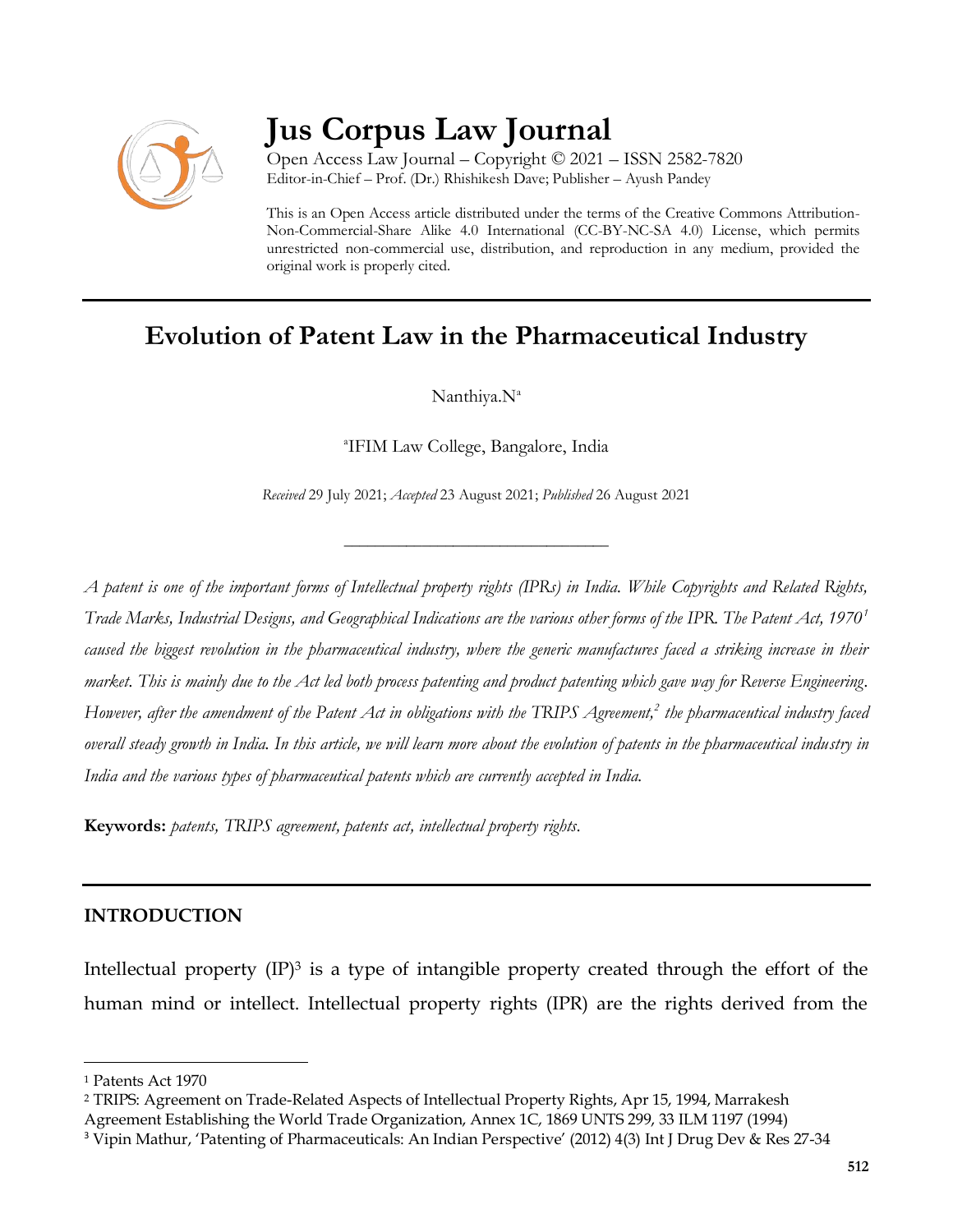creation of intellectual property. These rights are important rights to prevent the creation of an individual. Because of which it gives confidence to people as their inventions are protected. Among the various industries, the pharmaceutical industry is one such sector that is at a big risk of being copied by a third party.<sup>4</sup> When a company successfully acquired a drug, there are many chances of them being copied by other companies through reverse Engineering. This is where a patent plays its role of protecting the rights of the inventor and invention. Even if the companies disobey its regulations, then they are vulnerable to face legal consequences.<sup>5</sup> The Patent Act 1970<sup>6</sup> was the first milestone related to IP rights after independence. This Act was created by replacing the Colonial Patents and Designs Act of 1911.<sup>7</sup> There were two main specialisations of The Patent Act 1970, which largely supported the domestic entrepreneurs in their growth in the pharmaceutical industry. Firstly, it introduced a process patent regime, which gave rise to the local generic industry resulting in a thriving increase in the Indian pharmaceutical industry. Second, it reduced the period of the patent as shorter as possible to 5 years, where it was 14 years in another field of technology.<sup>8</sup>

But with time, international competition accumulated enormously, and there was a requirement to amend laws. With the formation of the World Trade Organization (WTO) and the important introduction of the Trade-Related Intellectual Property Rights (TRIPS) Agreement in 1995, all member countries were needed to follow journeys Agreement laws. The responsibility of the Asian nation to execute this agreement checked all the advantages enjoyed by the native pharmaceutical sector. The important issue on this agreement is that the introduction of the merchandise patent regime restricted the local firms to figure on proprietary processes, and it additionally increased the number of patents to 20 years. These laws highly affected the longer term of Indian pharmaceutical industries.

 $\overline{a}$ 

<sup>4</sup> *Ibid*

<sup>5</sup> *Ibid*

<sup>6</sup> Patents (n 1)

<sup>7</sup> Colonial Patents and Designs Act 1911

<sup>8</sup> Manjul Vaidya & Others, 'Changing Dimensions of Drug Patents of Indian Pharmaceutical Industry (*Manupatra*, May 2018) [<http://docs.manupatra.in/newsline/articles/Upload/DD69613C-5427-48D7-8AAD-](http://docs.manupatra.in/newsline/articles/Upload/DD69613C-5427-48D7-8AAD-EA1F323AA788.pdf)[EA1F323AA788.pdf>](http://docs.manupatra.in/newsline/articles/Upload/DD69613C-5427-48D7-8AAD-EA1F323AA788.pdf) accessed 23 July 2021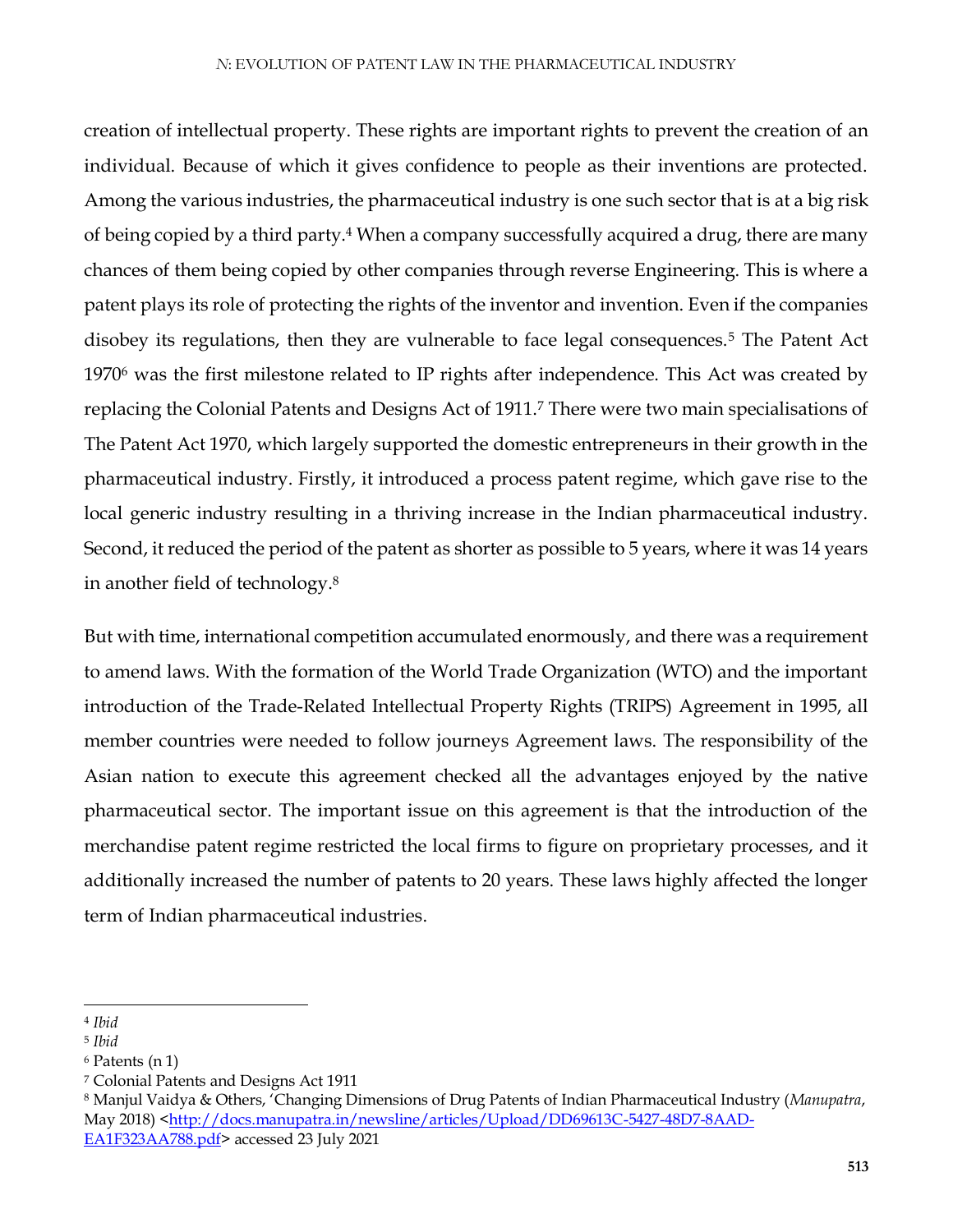To make India wholly consistent with this TRIPS agreement, two significant amendments were required. First, <sup>9</sup> the modification of the patentable subject material by permitting patenting of microorganisms and "essentially non-biological processes" and increasing the term of patents to twenty years from the date of application.<sup>10</sup> The second amendment was the institution of product patenting within the field of pharmaceuticals. These two amendments had to be introduced on first Jan 2000, but the second was introduced solely on 1st January 2005.<sup>11</sup>

#### **TRIPS, PHARMACEUTICAL PATENTS AND SECTION 3(D)**<sup>12</sup>

Intellectual property protection wasn't a district of the General Agreement on Tariffs and Trade's (GATT) objectives. But with the idea of the World Trade Organisation (WTO) within the Uruguay spherical and its agreement on the Trade-Related Aspects of Intellectual Property Rights (TRIPS) prescribed all the countries to follow pharmaceutical patents aside from the 'Least Developed Countries' even if therefore, international organisation member countries failed to enable the pharmaceutical patents in the starting of 1995, with the TRIPS agreement in result all the country started doing so from 2005. throughout the transition period, from 1995 till the date that a rustic created pharmaceuticals patentable, journeys needed members to receive and hold applications in a very "mailbox." Thus, if in given country pharmaceutical patents were to become offered as of 1999, from 1995 to 1999, the country would settle for applications within the mailbox, and these would be examined as of 1999, in conjunction with alternative applications received from that date onwards.<sup>13</sup> The Republic of India was one of the numerous countries that disagreed with the journeys agreement most throughout the Uruguay spherical in the early 90s and late 80s. It had been all against the incorporation of laws on a country's material possession practices in international trade. And once the TRIPS negotiations commenced, the Republic of India was stubborn in opposing the patenting of pharmaceutical

 $\overline{a}$ 

<sup>9</sup> B Dhar & R K Joseph, 'The Challenges, Opportunities and Performance of the Indian Pharmaceutical Industry Post-TRIPS' (Springer Link, 7 September 2019) [<https://link.springer.com/chapter/10.1007/978-981-13-8102-](https://link.springer.com/chapter/10.1007/978-981-13-8102-7_13#Fn5) [7\\_13#Fn5>](https://link.springer.com/chapter/10.1007/978-981-13-8102-7_13#Fn5) accessed 23 July 2021

<sup>10</sup> *Ibid*

<sup>11</sup> Vaidya (n 8)

<sup>12</sup> *Ibid*

<sup>13</sup> Dhar (n 9)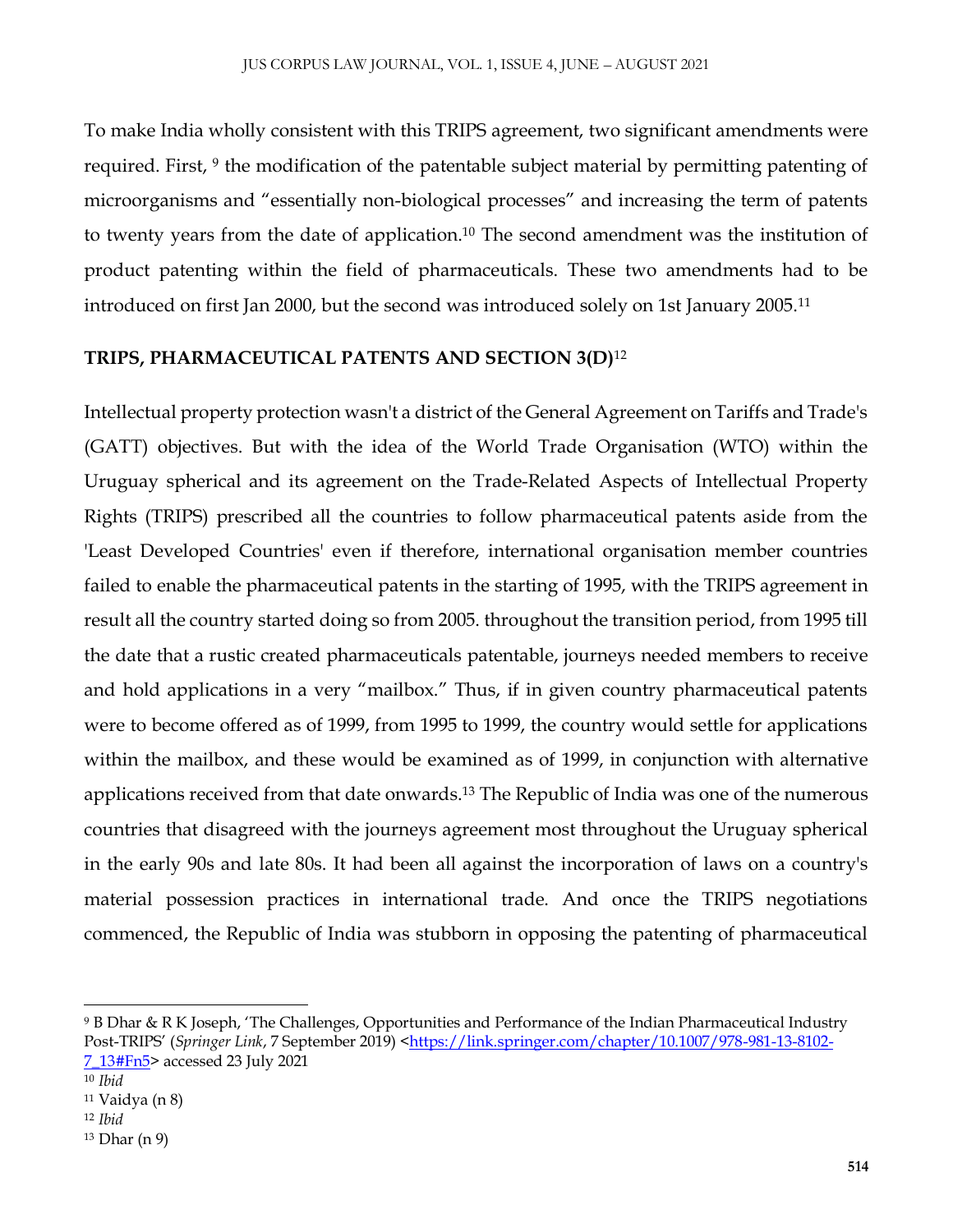industries altogether countries.<sup>14</sup> As product patent was tabu in India and method patent was solely followed, it extremely boosted the generic trade that even created the Indian pharmaceutical industry mutually of the biggest within the world. This TRIPS agreement was unsafe to the country. Before totally yielding with drug patent, there was given a transition amount of five years to execute all the journeys provisions. Under Article 65.4<sup>15</sup> of TRIPS extra five years was given to the countries which failed to even follow product patent protection in any of their sectors throughout the imposition of the TRIPS agreement. The law in the Republic of India was amended in numerous years (1999, 2002, and 2005) for pertaining all the necessities of TRIPS and to form specific changes that the country integrated within the new patent law. Throughout the transition amount, a system of Exclusive selling Rights (EMRs) was introduced and remained in operation till all the requirements of TRIPS were adopted.<sup>16</sup> In fact, India dragged the patentable of the pharmaceutical product until 2005 that was the most period permitted. Adding to it, India was the sole country on victimization the whole transition amount and delayed until 2005. As on reluctant compliance to the new international obligations of the country, the Republic of India began to receive applications within the mailbox from 1999 as they're to be examined as of 2005 once the merchandise legal system was in process.

When the final amendments of the Patent act were in progress in 2005 to introduce pharmaceutical patenting, India introduced Section  $3(d)^{17}$  which highly restricted the secondary patents. Section 3(d) portrays that most of the secondary patents are not eligible for patenting as most of them are not considered innovations. They were patented only if individuals display that they have greater efficacy. An explanation given by this section is as follows:

The following are not inventions within the meaning of this Act… The mere discovery of a new form of a known substance which does not result in the enhancement of the known efficacy of that substance or the mere discovery of any new property or new use for a known substance or the mere use of a known process, machine or apparatus unless such known process results in a

<sup>14</sup> *Ibid*

<sup>15</sup> TRIPS (n 2), art 65.4

<sup>16</sup> Dhar (n 9)

<sup>17</sup> Patents Act 1970, s 3(d)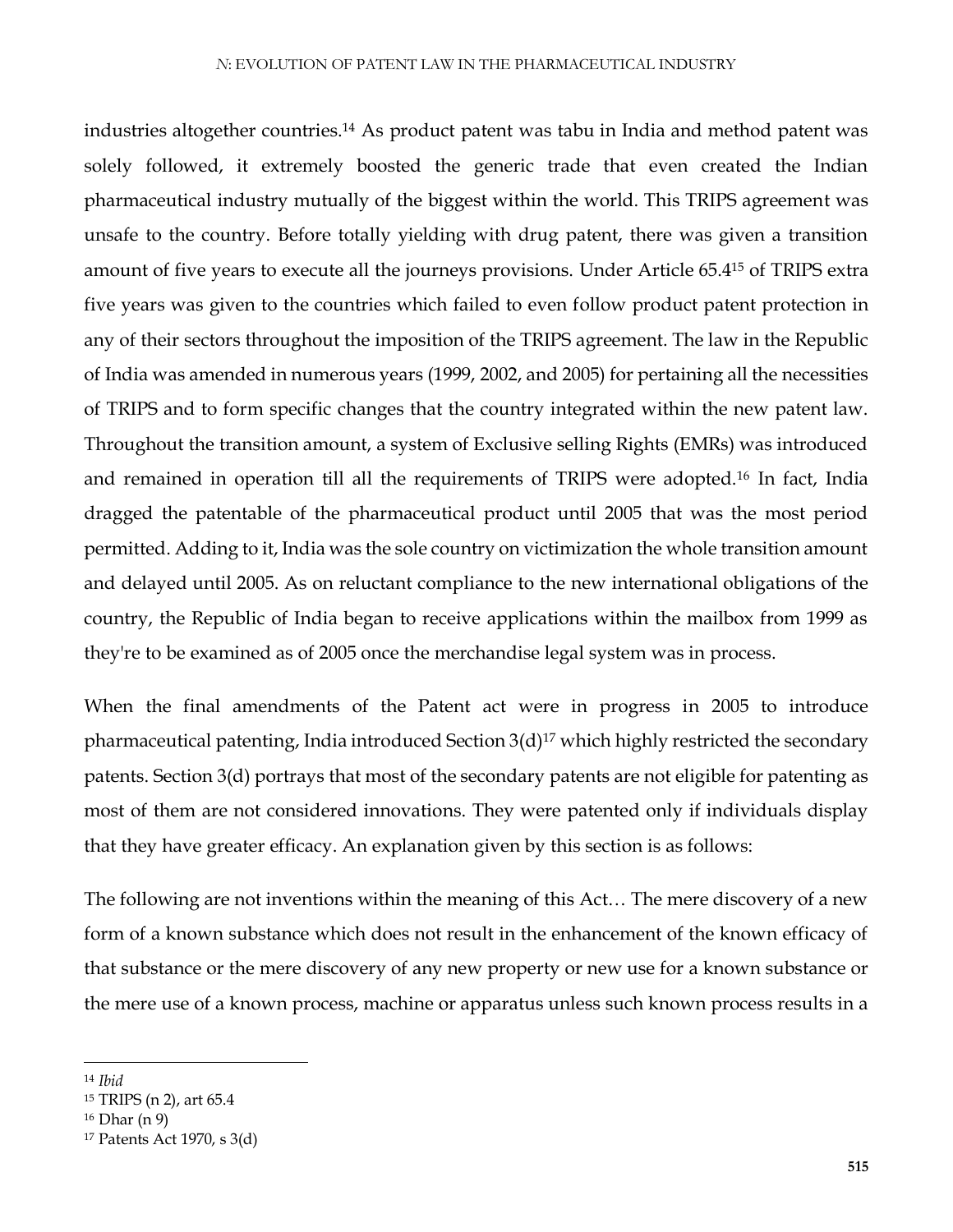new product or employs at least one new reactant. For the purposes of this clause, esters, ethers, polymorphs, metabolites, pure form, particle size, isomers, mixtures of isomers, complexes, combinations, and other derivatives of known substance shall be considered to be the same substance unless they differ significantly in properties with regard to efficacy.<sup>18</sup>

Section 3(d) was enforced expressly to handle considerations that further patents on existing substances can be wont to extend market exclusivity and delay generic competition. Even if several scientists prohibited the completion of the secondary patent approach, the developers of section 3(d) took a middle stand on permitting secondary patents, given that there are notable modifications of the present drug.<sup>19</sup>

During the deliberation withinside the Uruguay Round, which brought about the popularity of the TRIPS agreement,<sup>20</sup> there has been a controversy on growing the duration of the patent because the patent duration turned into too quick of five to 7 years. The groups ought to get back once more on speculating in Research and Development (R&D). Henceforth they demanded brand new rules and a degree of intellectual property protection, additionally the extension of the duration of the patent. This, the committee counseled that the duration extension can manifestly encourage the R&D activities to provide extra new molecules. These arguments had been accordant to the phrases of Douglass North, who stated that "development of a patent system and other laws protecting intellectual property … encouraged the growth of innovation". This infers that a longer duration of a patent can handiest be beneficial whilst creators create new products and processes in place of mild adjustments of a current product. In different phrases, it is able to be claimed that granting 20years of patentable duration for a product that is changed from a current one could be referred to as anti-innovation.

The benefit of section  $3(d)$ ,<sup>21</sup> is that it provides effective fortification against the 'evergreening' patent. The term 'evergreening patent' is nothing, but when a company wants to reduce its

 $\overline{a}$ 

<sup>18</sup> 'Indian pharmaceutical patent prosecution: Changing role of Section 3(d)' (*NCBI*)

[<sup>&</sup>lt;https://www.ncbi.nlm.nih.gov/pmc/articles/PMC5880378/>](https://www.ncbi.nlm.nih.gov/pmc/articles/PMC5880378/) accessed 26 July 2021 <sup>19</sup> Act (n 17)

<sup>20</sup> TRIPS (n 2)

<sup>21</sup> Act (n 17)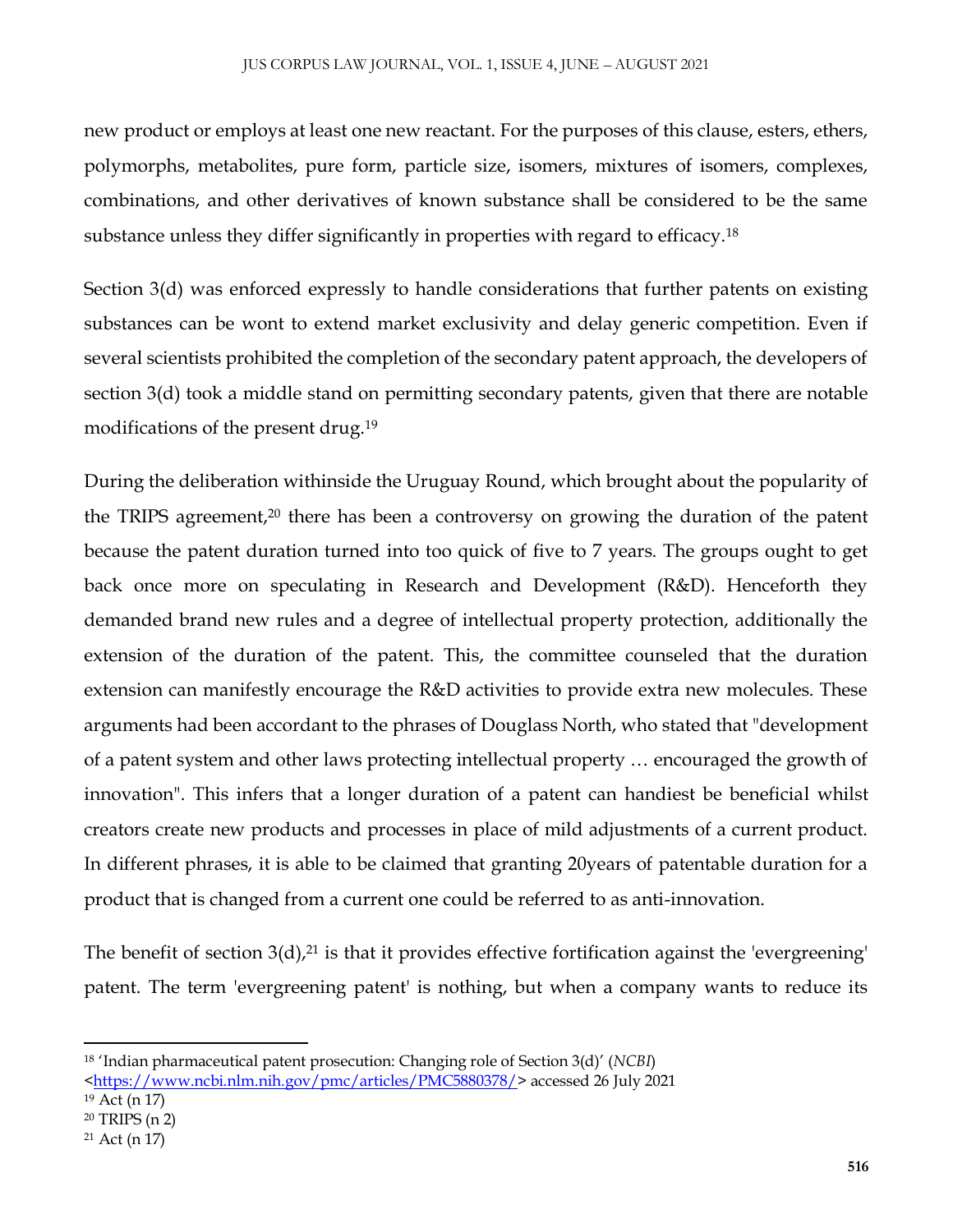financial interest, it comes up with this kind of strategy; these evergreening companies use the same molecular formula but different structure to an existing product, like adding a new product to a drug without changing its effect and seek 'full' term of a patent to that product with the minor modification and replicate the same process as long as possible. This plan of action works well for these evergreen companies as they continue to remain in the market by blocking the way for new sectors even if their original drug patent expires. This concern was underlined by the Mashelkar Committee, also known as the technical committee, which was designated by the Government of India to provide guidance on the Patent Act whether to permit patent only for those pharmaceutical drugs which include new chemical substances. The technical committee commended that providing patents for 'evergreening companies' must be restricted, which is achieved by implementing slight changes to the existing patented drugs.

The legal sustainability of segment  $3(d)^{22}$  was examined in a case that emerged while Novartis petitioned in opposition to the competition of the patent claim. This drug employer had implemented a patent in India for blood most cancers drug Glivec in 1998. This utility changed into rejected via way of means of Indian Patent workplace because it changed into already forecasted via way of means of the previous book and it changed into in opposition to the segment 3(d) requirements. Novartis, in addition, implemented a petition withinside the High Court of Madras in opposition to the selection of the Patent workplace on its patent utility. As the Intellectual Property Appellate Board (IPAB) has become practical from 2007, Novartis filed a petition in IPAB for its patent utility which disapproved its claim. At last, Novartis filed his enchantment withinside the Supreme Court of India. He petitioned in opposition to the ruling of the Patent Office withinside the High Court of Madras in two points.

(i) Section 3(d) of the Patents Act, 1970, changed into inconsistent with Articles 1(1) and 27 of the TRIPS Agreement.

 (ii) Section 3(d) changed into unconstitutional being vague, arbitrary, and violative of Article 14 of the Constitution of India, which ensures equality before the law.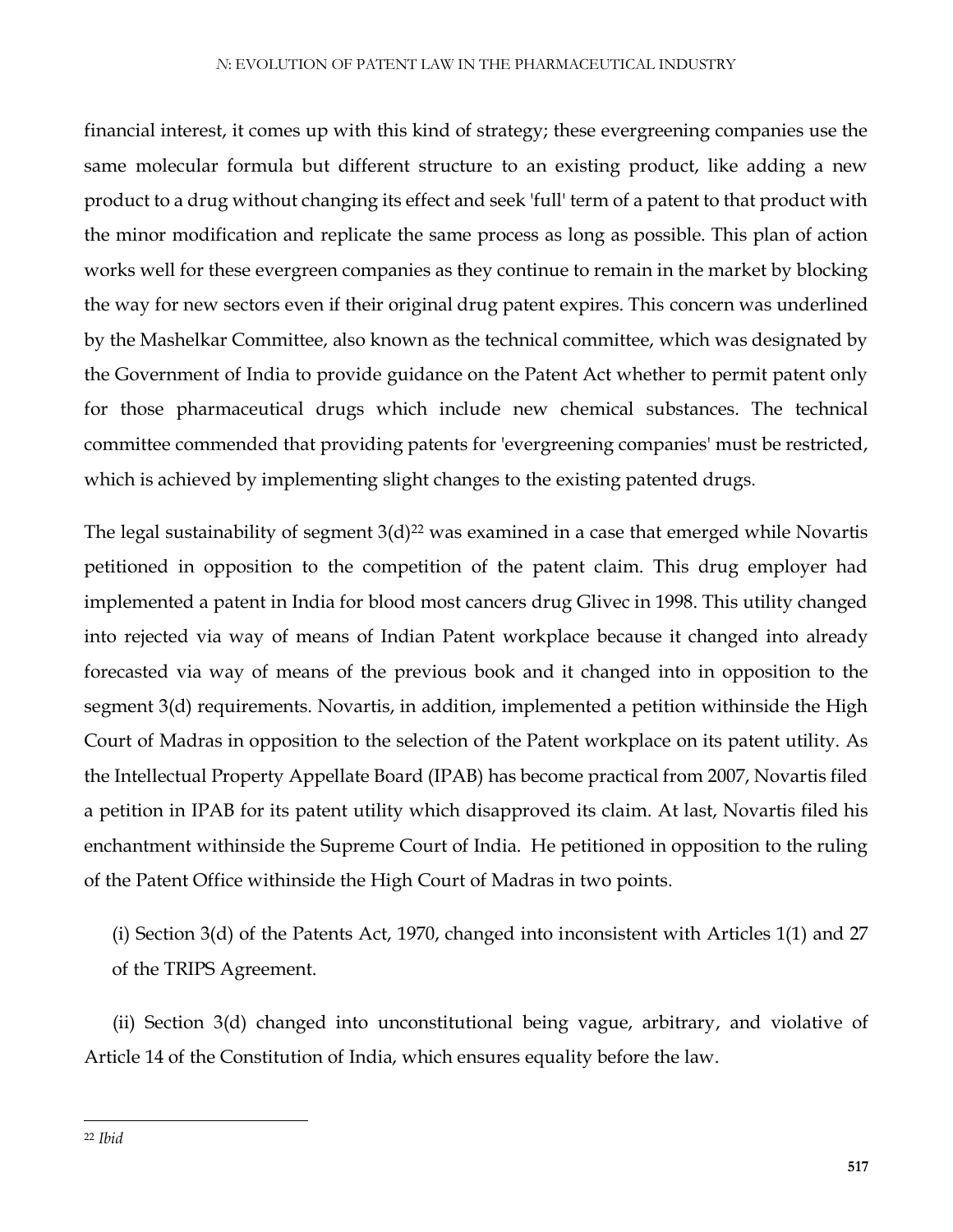The Supreme Court of India declared that it did now no longer have the authority to offer judgment at the specs of the worldwide treaty, and as a result, it rejected the plea with the aid of using refusing to touch upon the Novartis allegation at Section 3(d) violation. However High courtroom of India made a critical statement at the elements of India's change to its Patents Act withinside the duty to the TRIPS settlement. <sup>23</sup> The Court argued that Article 7 of the TRIPS Agreement<sup>24</sup> "provides enough elbow room to a member country" to conform with its responsibilities beneath the Agreement "with the aid of using bringing a regulation in a way conducive to social and monetary welfare and to a stability of rights and responsibilities" and brought that Article 1 of the TRIPS Agreement.<sup>25</sup> "allows a member country free to decide the proper technique of enforcing the provisions of this settlement inside their personal prison gadget and practice." According to the second factor at the Novartis plea that Section 3(d) changed into unconstitutional as it's far vague, arbitrary, and violative of Article 14 of the Constitution of India, the High Court observed that phase 3(d) has extraordinarily laid down the policies that the patent claimant can obtain his patent only: "if a discovery is crafted from a recognized substance, an obligation is solid upon the patent applicant to expose that the invention had resulted withinside the enhancement of a recognized efficacy of that substance and in identifying whether or not to furnish a Patent or now no longer on such new discovery." The courtroom adjudicated that the provisions of phase 3(d) changed now no longer in opposition to Article 14 of the Indian Constitution. Indeed, it changed the Court's belief that the Government of India had amended the Patents Act with the intention "to save you evergreening; to offer smooth get right of entry to the residents of this us of a to existence saving capsules and to discharge their Constitutional duty of presenting right fitness care to its residents." Certainly, the discussions at the third amendment of the Patents Act withinside the Parliament portrays that "welfare of the humans of the country changed into withinside the thoughts of the Parliamentarians." And therefore, the High Court of Madras disapproved the Novartis plea proclaiming that Section 3(d) changed into unconstitutional and violative of Article 14 of the

<sup>23</sup> *Ibid*

<sup>24</sup> TRIPS (n 2), art 7

<sup>25</sup> TRIPS (n 2), art 1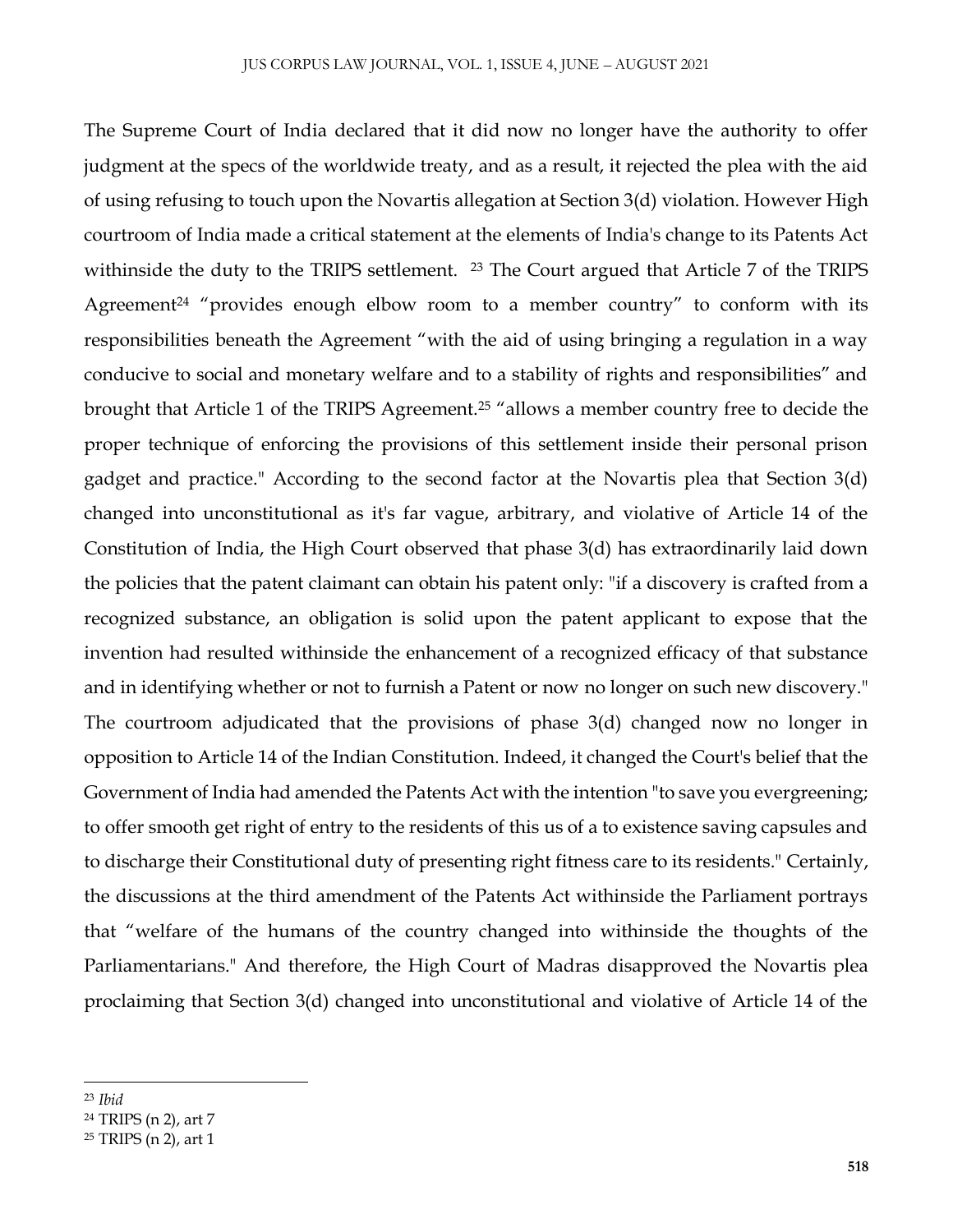Indian Constitution<sup>26</sup>. The High Court observation on the Article 1 and 7 of the TRIPS Agreement that was provided in all World Trade Organisation (WTO) member states was that the agreement executed the number of resilience to the Country's Government as they can adapt on its own creative way to protect their public interest.

Looking on the explanation of the IPAB's s rejection on the appeal of Novartis was as follows: "a requirement of the higher standard of inventive step by introducing the amended section 3(d) of the Act, what is patentable in other countries will not be patentable in India. The object of amended section 3(d) of the Act is nothing but a requirement of a higher standard of inventive step in the law particularly for the drug/pharmaceutical substances". And the Supreme Court of India investigated the petition of Novartis in light of the steps put forward in India's Patent Act, in Article  $2(1)(i)^{27}$  and Article  $2(1)(a)^{28}$ . The court also examined if the drug created by the company is a 'new product' that is advanced from the existing one and made the creation 'not obvious to a people skilled in the art.' The court examined on the ground of section 3(d) and noticed that this section "clearly sets up the second tier of qualifying standards for chemical substances/pharmaceutical products in order to leave the door open for true and genuine inventions but, at the same time, to check any attempt at repetitive patenting or extension of the patent term on spurious grounds." And then finally, the supreme court gave the judgement as to the drug which Novartis claimed for patent is rejected as it failed to meet the policies of section 3(d) and it did not meet the test of novelty and inventive.

#### **COMPULSORY LICENSING SYSTEM**

The most important motive for this system of licensing is followed on the grounds of public opinion in India. Those patented agencies, in the event that they cause a dispute to the general public, then this system may be used. The patent Act imposed this provision of licensing, and it is able to be authorised best after the 3years from the date of furnish of patent, and in first-rate instances, the license may be issued best in unexpected conditions like countrywide emergency

<sup>26</sup> Constitution of India, art 14

<sup>27</sup> Patents Act 1970, s 2(1)(j)

<sup>28</sup> Patents Act 1970, s 2(1)(j)(a)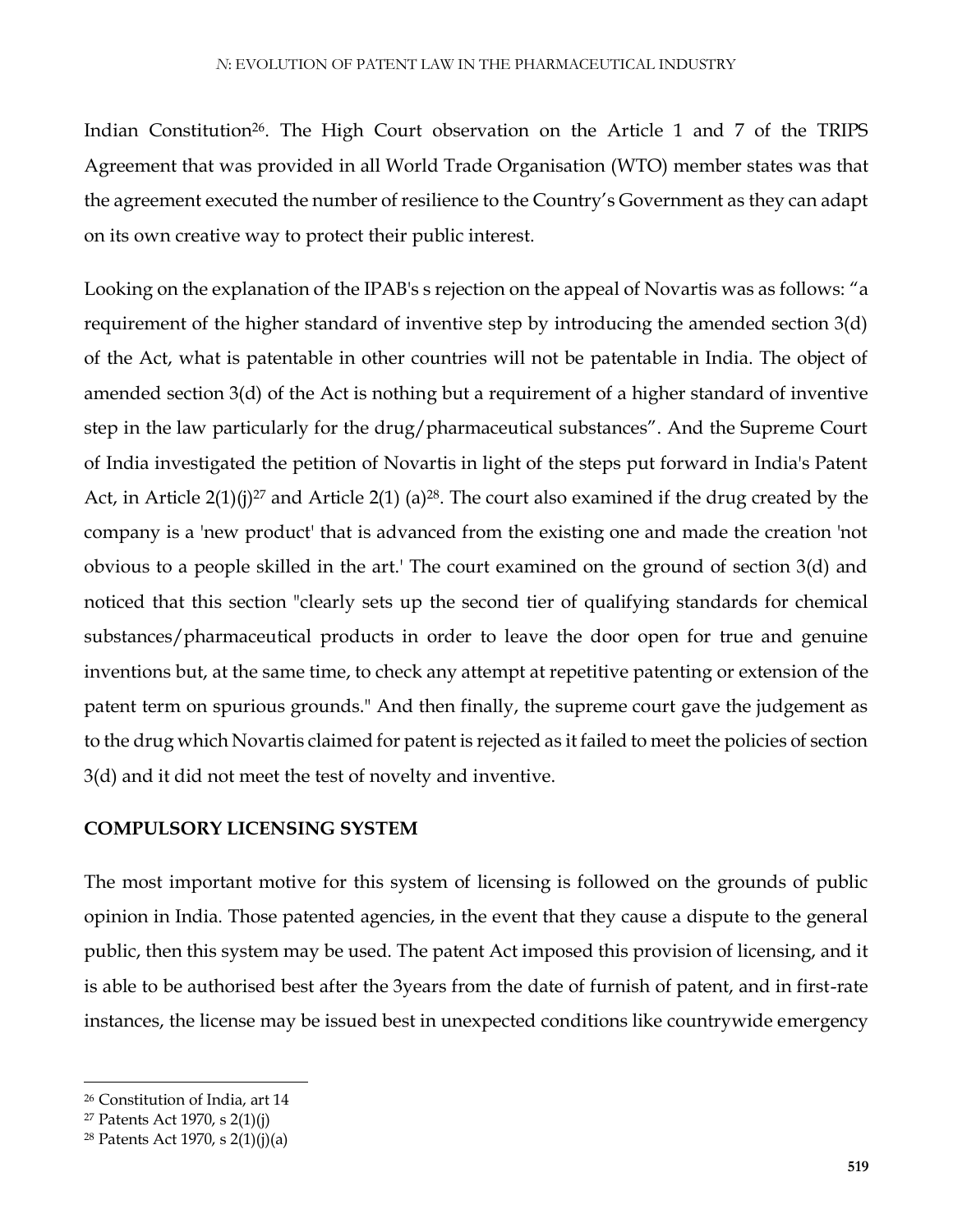or different intense urgency. Section 84 of the patent  $act<sup>29</sup>$  states the grounds on which the obligatory licensing may be furnished that are as follows:

- affordable necessities of the general public with recognize to the patented invention have now no longer be satisfied;
- the patented invention isn't always to be had to the general public at a fairly low-cost price;
- the patented invention isn't always labored withinside the territory of India, yet the compulsory licensing can only be provided if the patent holder pays enough reimbursement taking into consideration the economic value of the authorisation.

The Doha Declaration on TRIPS Agreement made it out clean that the Compulsory Licensing System (CL) is constant with the TRIPS Agreement. The ministers of WTO, withinside the Doha Declaration, which turned into followed in 2001, said that "TRIPS Agreement does now no longer and ought to now no longer save you, participants, from taking measures to defend public fitness." Additionally, the ministers quoted that "Agreement can and ought to be interpreted and carried out in a way supportive of WTO participants' proper to defend public fitness and, in particular, to sell get admission to drugs for all." And finally, this Doha Declaration promised that "Each Member has the proper to supply obligatory licenses and the liberty to decide the grounds upon which such licenses are granted."

In India, using this Compulsory Licensing machine turned into distinctly Judgemental. In the Post TRIPS process, the obligatory primary license turned into accepted withinside the Bayer v. Naco<sup>30</sup> case held in 2012. This case turned into at the Bayer Corporation, the American subordinate of the German organization, which adhered patent at the Anticancer Drug and offered it on an unreasonable fee and did now no longer make the product to be had in sufficient portions through import. The defendant Natco Pharma Ltd, the generic firm, got here ahead on generating this drug on the lowest fee of Rs.8000 for the month's delivery that is 1/2 of the part of Bayer's Corporation of Rs.2,80,000 and carried out for the supply of CL. On commenting the

<sup>29</sup> Patents Act 1970, s 84

<sup>30</sup> *Bayer v Natco* (2012) 7 SCC 729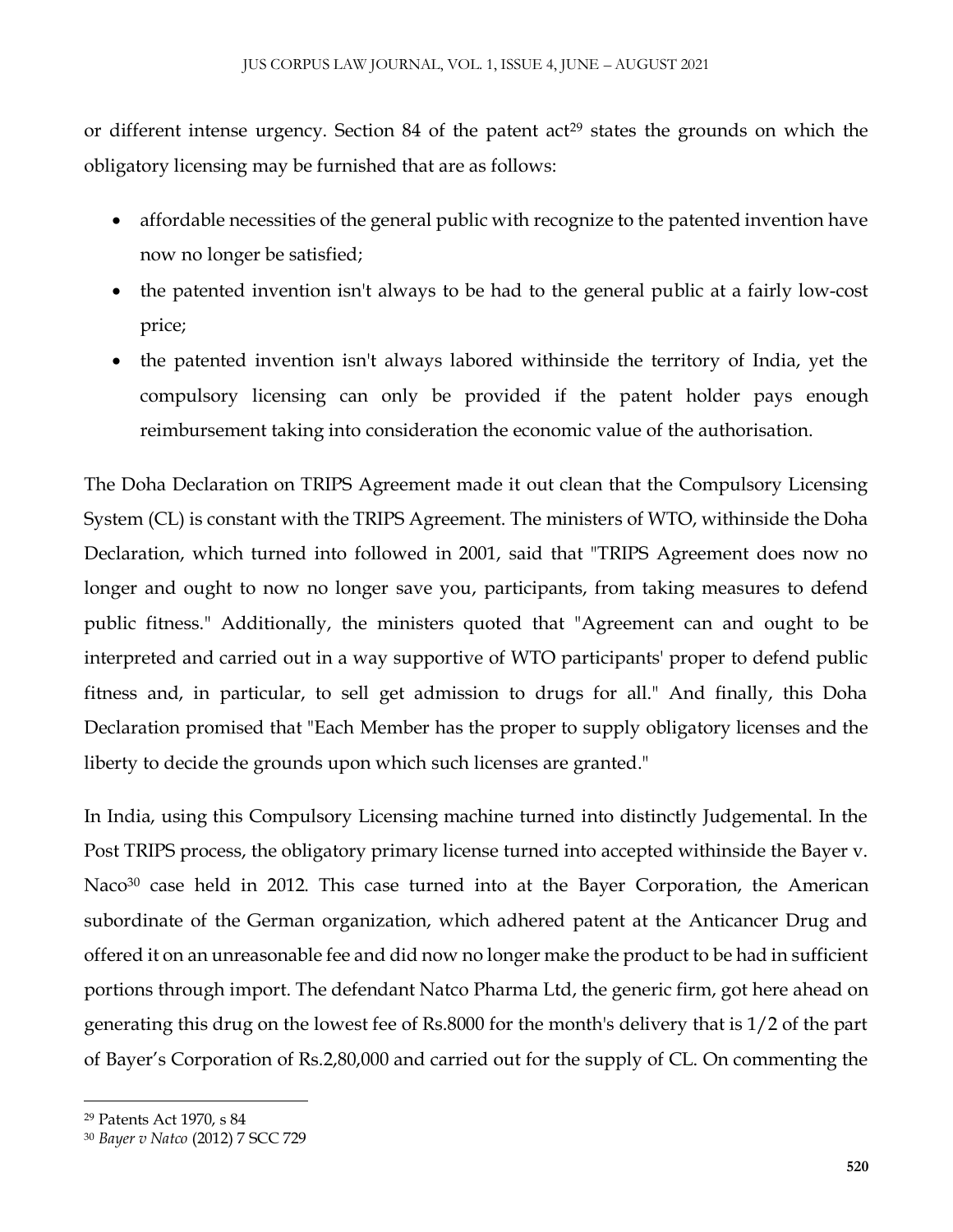Natco's application, the Controller of Patents declared that Bayer's Corporation failed to make the drug be had to the general public at an affordable fee and consequently granted a nonexclusive CL to the applicant. Also, the Office prescribed Natco Pharma Ltd to pay Bayer AG 6% of the internet income of the medication as nobility.

#### **TYPES OF PHARMACEUTICAL PATENT**

There are two types of pharmaceutical patents available to the newly discovered drug:

- 1. Active Ingredient Patent
- 2. Formulation Patent

#### **1. Active Ingredient Patent**

An Active aspect patent or Active pharmaceutical aspect patent (API) is used for protecting the newly created drug, and it's far one of the most powerful types of patent. This patent enables in protecting the molecular components of the drug, and it applies to any shape of the drug-like cream, liquid, tablet or tablet, etc. If a patented molecule is carried out in a drug, then the patent applies for that too. This is a rigid shape of a patent that restricts the competitor from promoting the accepted model of the patented drug in a shape if and handiest if the patent has expired. This patent may be carried out to a Markush Structure, wherein the non-compulsory shape connected with the middle molecular shape to supply little variations however functionally equal and as a result forming multiple shapes. The Active Ingredient Patent is likewise recognized for the combination of matter patent, compound patent, and product patent or even at instances interchangeably used.

#### **2. Formulation Patent**

It is usual for the pharmaceutical sector to establish a new form of the drug from a long-known compound. The typical purpose of this patent is that it restructures a chemical molecule or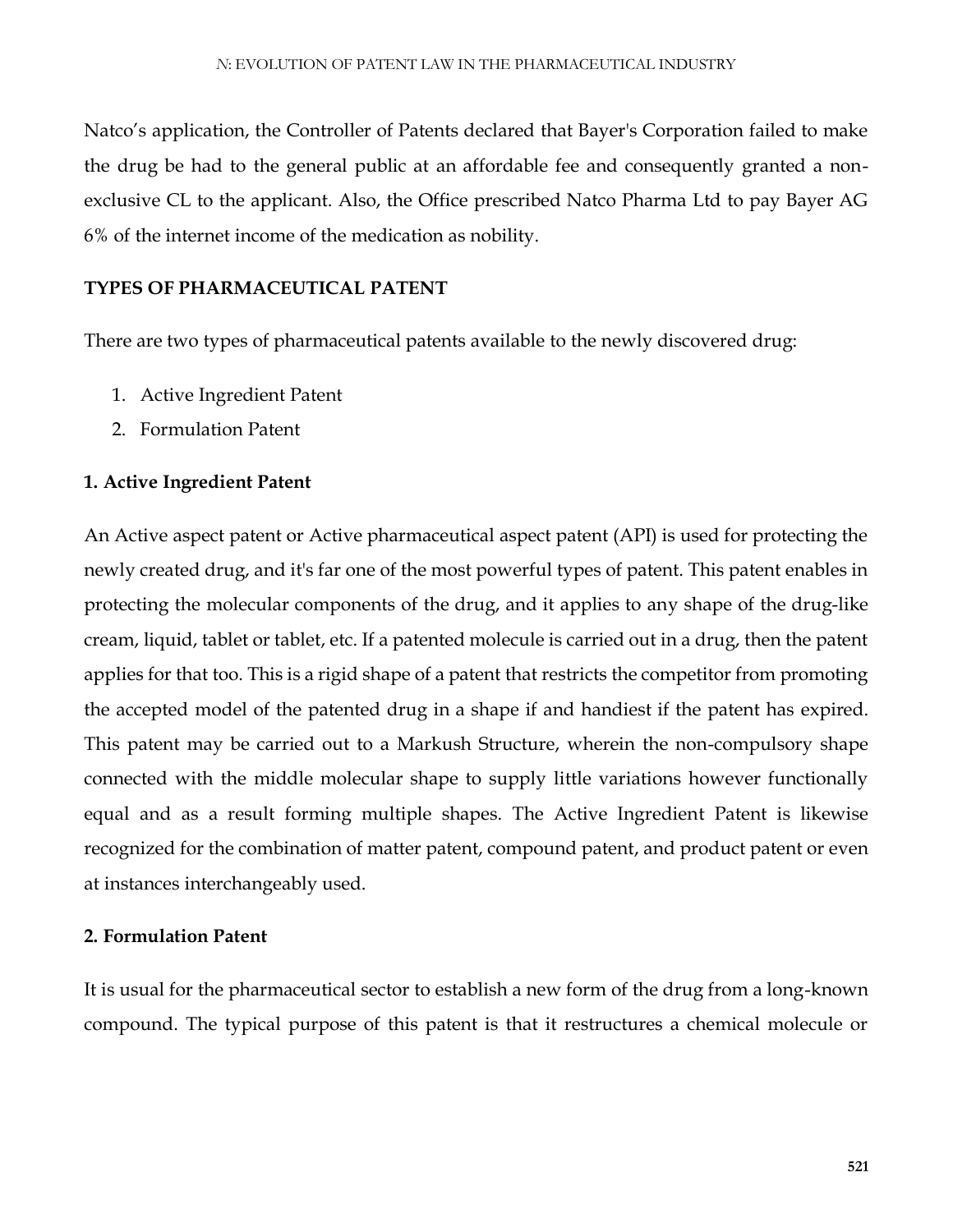combines with another ingredient in order to have different effects with still providing benefits. This is a useful patent in giving life to an aging but popular product.<sup>31</sup>

For instance, the drug amphetamine turned into determined via way of means of a Romanian chemist one hundred thirty years ago, in 1887. Its apparent stimulant outcomes made it a famous overall performance enhancer, and it turned into additionally advertised for a number of different uses, inclusive of nasal congestion.<sup>32</sup> However, many a long time later, pharmaceutical groups have been nonetheless locating new approaches to reformulate it and alter its behavior so as to tweak its outcomes and create new applications.

In 1996, Richwood Pharmaceuticals started out promoting the highly a success ADHD drug Adderall, which turned into a formula that includes four otherwise established amphetamine salts. Despite being primarily based totally on a drug that turned into greater than a century old—the amphetamine salts in query have been additionally lengthy on account that withinside the public domain—however, due to the fact Adderall consisted of a unique formula, it turned into eligible for formula patent protection. A few years later, a brand new formula of the drug, Adderall XR, which bogged down the fee at which the drug turned into metabolized, turned into additionally granted a brand new formula patent no matter being nearly the same as the authentic Adderall formula.

## **EFFECTS OF CHANGES ON PATENT LAW**

After the revolution of the patent in the pharmaceutical industry, there has been a want to stabilize the competition among the pharmaceutical sectors and the safety of patients. There can be a state of affairs of monopoly withinside the marketplace after the creation of a recent patent method that has been started due to the fact 2005. As earlier than the implementation of this new patent regime, there existed process patent manner which led the local manufactures to compete with a lot of large sectors via way of means of promoting low-value drug treatments which made the large groups lessen the fee so one can live energetic withinside the marketplace. But

 $\overline{\phantom{a}}$ <sup>31</sup> Michael O'Brien, 'Types of pharmaceutical patents' (*O'Brien patent solution*, 13 March 2017)

[<sup>&</sup>lt;https://www.obrienpatents.com/types-pharmaceutical-patents/>](https://www.obrienpatents.com/types-pharmaceutical-patents/) accessed 26 July 2021 <sup>32</sup> *Ibid*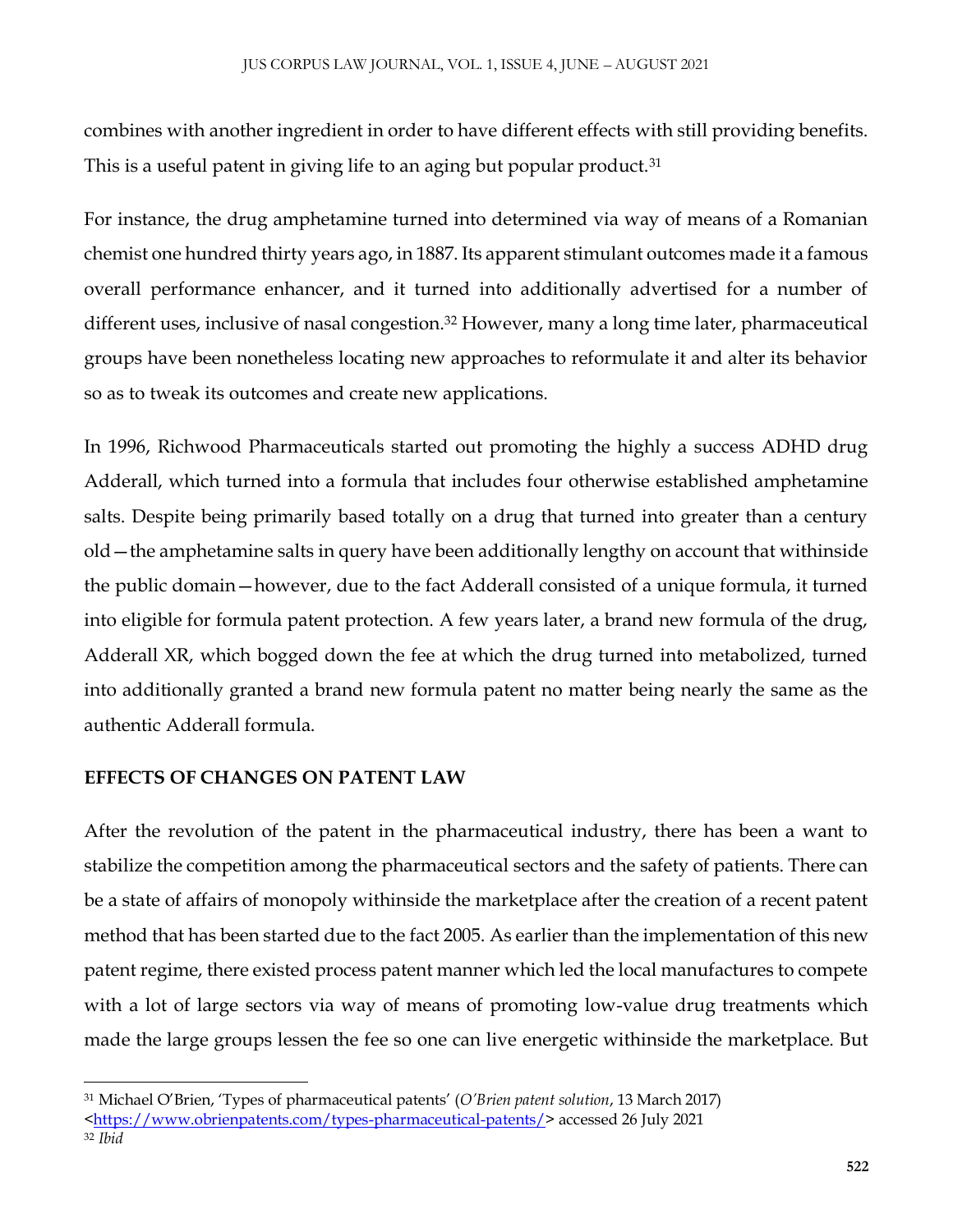the creation of this new product patent method modified the complete scene of the marketplace. In order to keep away from the monopoly withinside the marketplace, competition law additionally performs a key role. This competition law of 2002 prevents the monopoly withinside the marketplace. <sup>33</sup> Three sorts of opposition troubles can stand up withinside the pharmaceutical sector. They may be withinside the shape of mergers and acquisitions and mergers, collusion, and misuse of a sturdy marketplace position. These can boom the fee of drugs to a completely excessive stage in which it becomes very tough for the poor patients to shop for drugs. Therefore, for the welfare of society, it's far very important that stability is maintained among the safety of intellectual property and opposition among the companies.<sup>34</sup>

#### **CONCLUSION**

Indian pharmaceutical industry is one of the greatest exporters of drugs. It is also observed that post TRIPS era, the effectiveness of Research and Development(R&D) and export intensity had a high positive impact on the pharmaceutical field. The presence of the local generic industry played a huge role in this sector. The growth of these companies is linked with the Patents Act, which was enacted in 1970.<sup>35</sup> The main characteristic of this Act is that it allowed only for process patent and not product patent which favored the generic firms to remain in the market by selling the patented drugs at the lowest cost. Another characteristic is that it reduced the period of the patent to 5years. India's obligation to follow the TRIPS agreement amended these two main features by changing it to product patent and increased the period of a patent by 20years. This greatly affected the local generic companies. But the Government of India utilized the flexibilities offered by the TRIPS agreement and enforced two features in order to make the generic companies remain in the market. First, it introduced section 3(d), which restricted providing patents to the drugs that are minor modifications of the existing product. The main reason for this section is to eliminate the 'evergreening of the patent.' This section made sure that local companies remain in the market and avoids monopolies. The second feature is that it introduced a compulsory licensing system for the companies that are not in India and also for

<sup>33</sup> Competition Act 2002

<sup>34</sup> *Ibid*

<sup>35</sup> Patents Act 1970